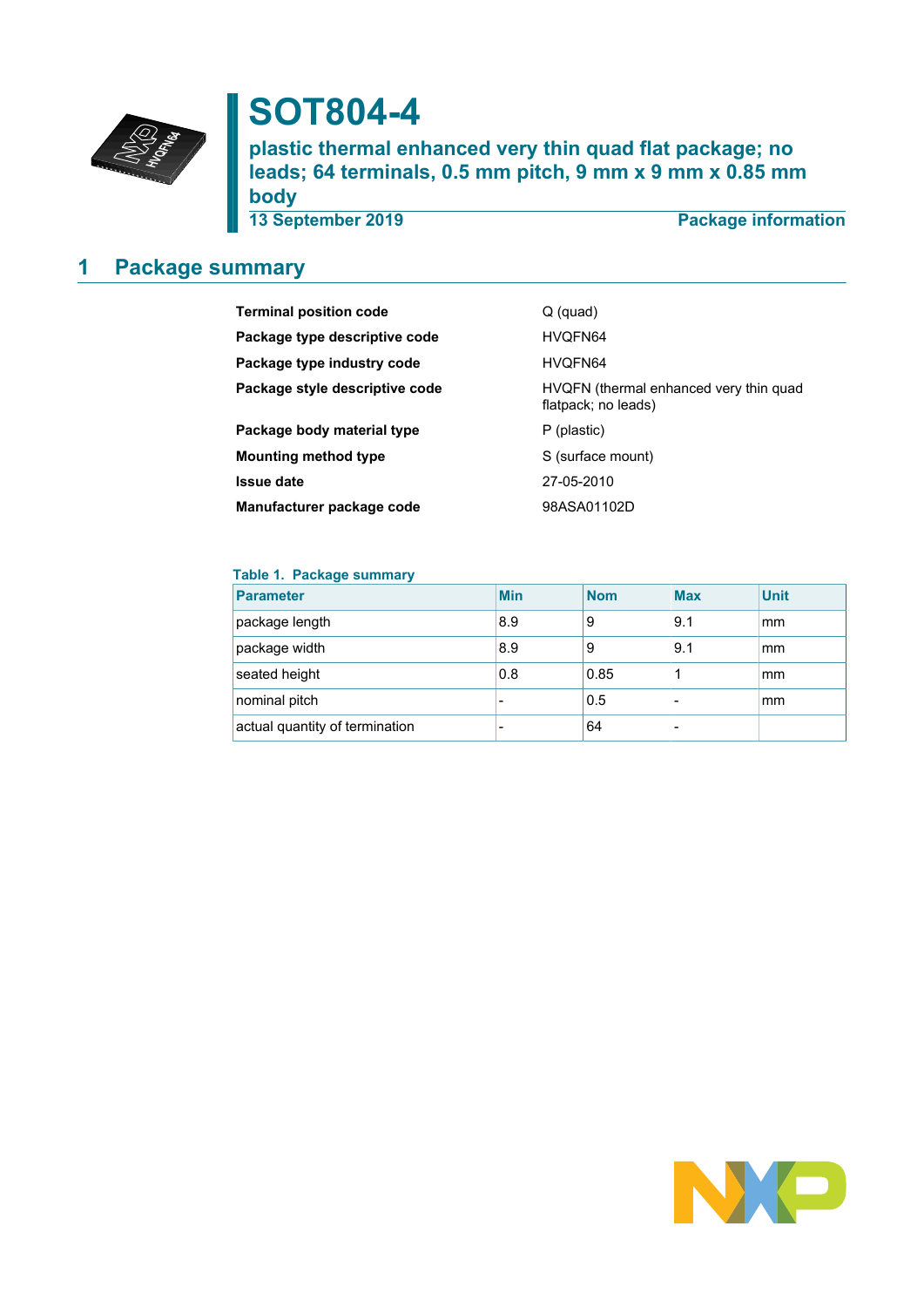**plastic thermal enhanced very thin quad flat package; no leads; 64 terminals, 0.5 mm pitch, 9 mm x 9 mm x 0.85 mm body**

### <span id="page-1-0"></span>**2 Package outline**



**Figure 1. Package outline HVQFN64 (SOT804-4)**

SOT804-4 All information provided in this document is subject to legal disclaimers. © NXP B.V. 2019. All rights reserved.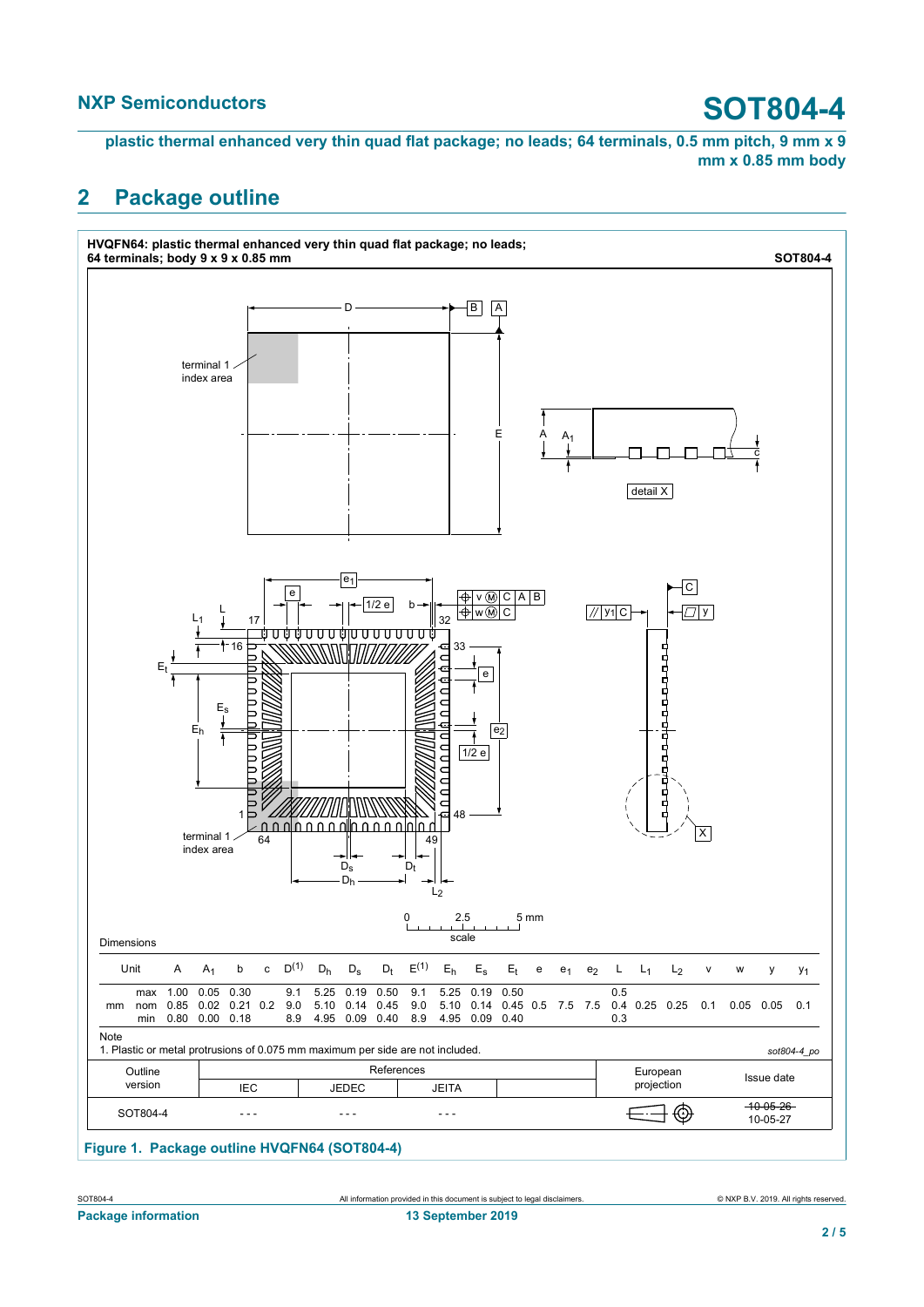**plastic thermal enhanced very thin quad flat package; no leads; 64 terminals, 0.5 mm pitch, 9 mm x 9 mm x 0.85 mm body**

#### <span id="page-2-0"></span>**3 Soldering**



**Figure 2. Reflow soldering footprint for HVQFN64 (SOT804-4)**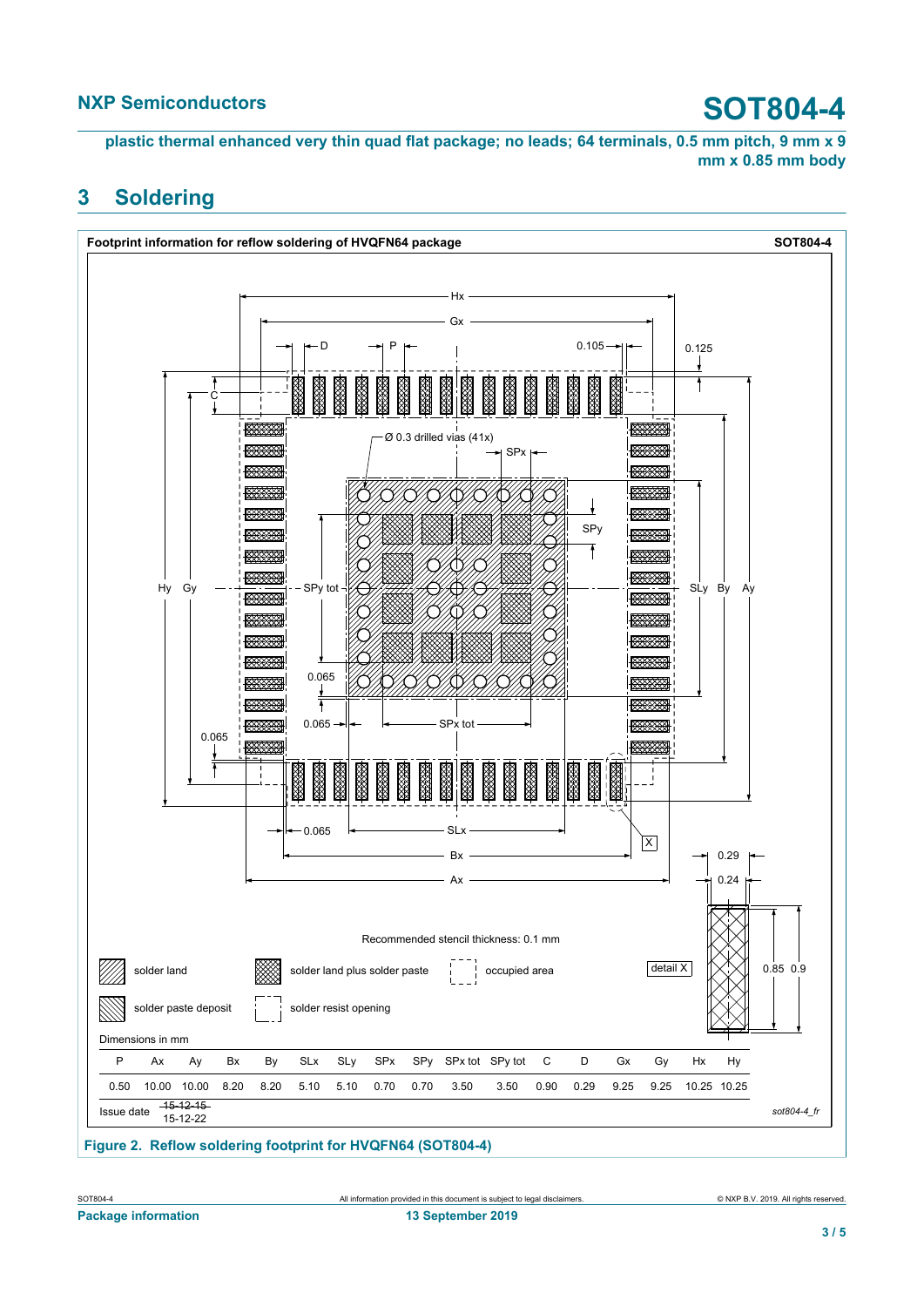**plastic thermal enhanced very thin quad flat package; no leads; 64 terminals, 0.5 mm pitch, 9 mm x 9 mm x 0.85 mm body**

### <span id="page-3-0"></span>**4 Legal information**

#### **Disclaimers**

**Limited warranty and liability** — Information in this document is believed to be accurate and reliable. However, NXP Semiconductors does not give any representations or warranties, expressed or implied, as to the accuracy or completeness of such information and shall have no liability for the consequences of use of such information. NXP Semiconductors takes no responsibility for the content in this document if provided by an information source outside of NXP Semiconductors.

In no event shall NXP Semiconductors be liable for any indirect, incidental, punitive, special or consequential damages (including without limitation - lost profits, lost savings, business interruption, costs related to the removal or replacement of any products or rework charges) whether or not such damages are based on tort (including negligence), warranty, breach of contract or any other legal theory.

Notwithstanding any damages that customer might incur for any reason whatsoever, NXP Semiconductors' aggregate and cumulative liability towards customer for the products described herein shall be limited in accordance with the Terms and conditions of commercial sale of NXP Semiconductors.

**Right to make changes** — NXP Semiconductors reserves the right to make changes to information published in this document, including without limitation specifications and product descriptions, at any time and without notice. This document supersedes and replaces all information supplied prior to the publication hereof.